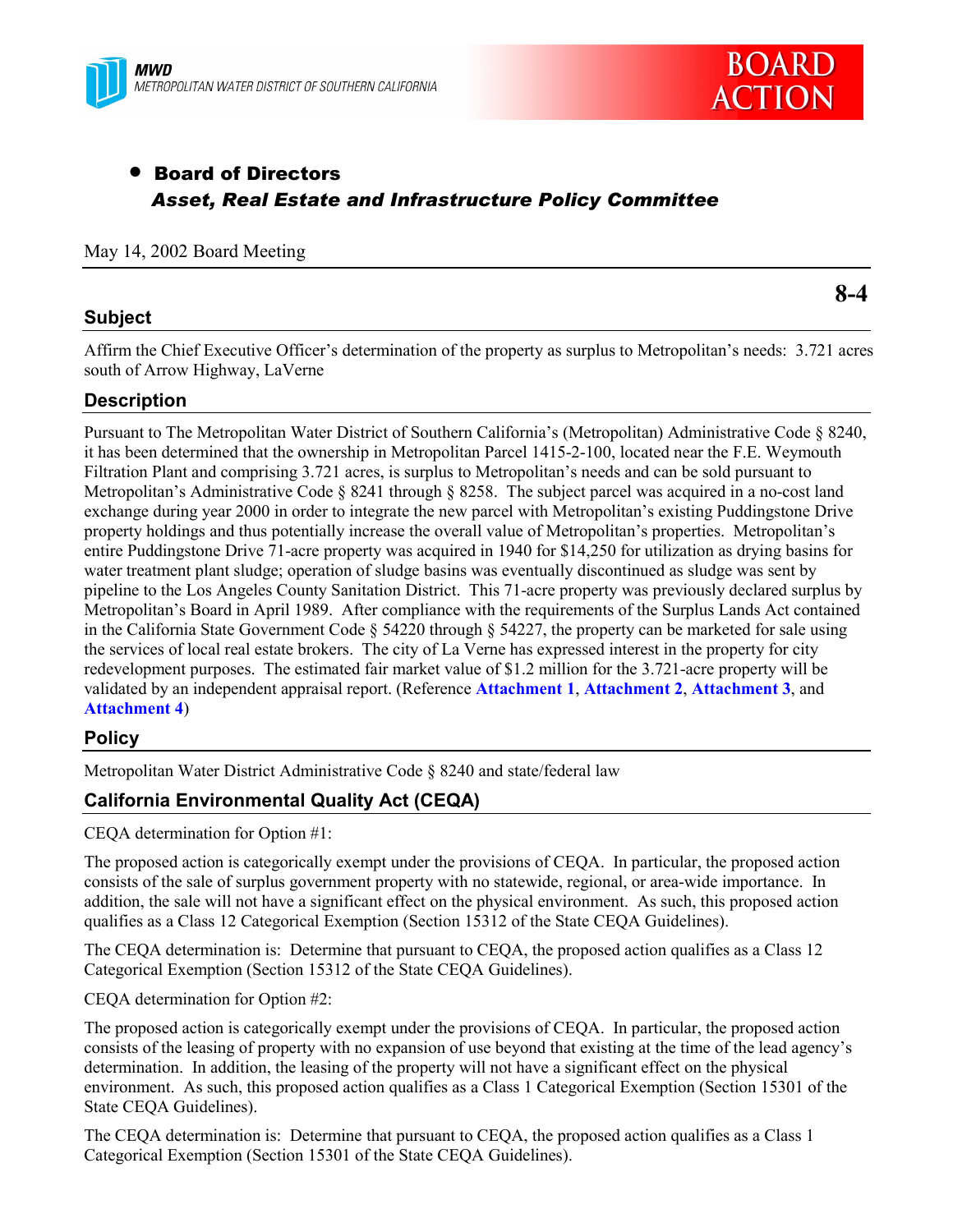CEQA determination for Option #3:

None required

## **Board Options/Fiscal Impacts**

### **Option #1**

Adopt the CEQA determination and

- a. Affirm the Chief Executive Officer's (CEO) determination that the subject property is surplus;
- b. Comply with Government Code ß 54222, Surplus Lands Act, by offering the property to the La Verne Redevelopment Agency and other prescribed public agencies at a sale price of its fair market value;
- c. If the property is not purchased by a government entity with preferential rights, sell the subject property by open or exclusive listing under Administrative Code  $\S$  8245 or  $\S$  8246, respectively, dependent upon the applicable disposition procedure;
- d. Market the property for sale on the open market for its fair market value (preliminary estimate at \$1.2 million less costs); and
- e. Establish reversion provision with condition subsequent wherein actual site development is restricted to purchaser's land utilization as originally disclosed to Metropolitan per the purchaser's plans and specifications.

**Fiscal Impact:** Approximately \$1.12 million in revenue upon close of escrow

## **Option #2**

Adopt the CEQA determination and market the property for a short-term revenue ground lease, e.g., wholesale nursery, athletic fields, etc.; there is no effective demand for long-term, non-subordinated industrial leases in this area.

### **Option #3**

Leave the land in its "as is" condition with the previous owner paying the Mello-Roos Community Facilities District (CFD) special assessments and applicable ad valorem taxes and owners' association fees until September 15, 2005.

**Fiscal Impact:** \$0 until September 15, 2005, and then costs of approximately \$41,500 per annum for CFD special assessments and association fees.

## **Staff Recommendation**

Option #1

4/25/2002 *Roy L. Wolfe Date*

*Manager, Corporate Resources*

*Ronald R. Gastelum*

4/29/2002 *Date*

*Chief Executive Officer*

**Attachment 1 - Map**

**Attachment 2 - Detailed Report**

**Attachment 3 - Article 4 of Metropolitanís Administrative Code**

## **Attachment 4 - California State Government Code ß 54220 through ß 54227**

BLA #1265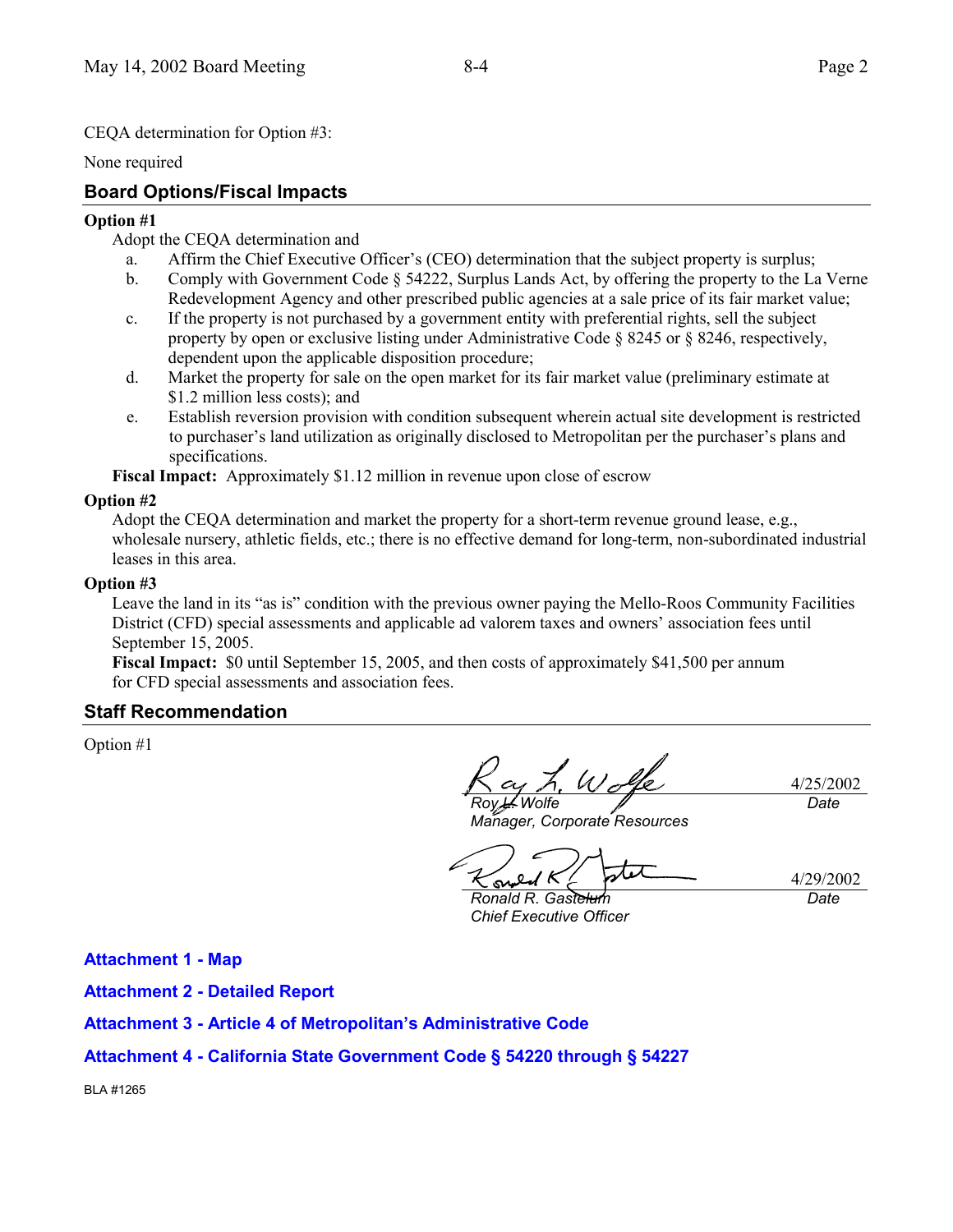

/svrrw/weymouth/row/exhib/141521surplus.dgn

04/23/2002 RB/PGW/BG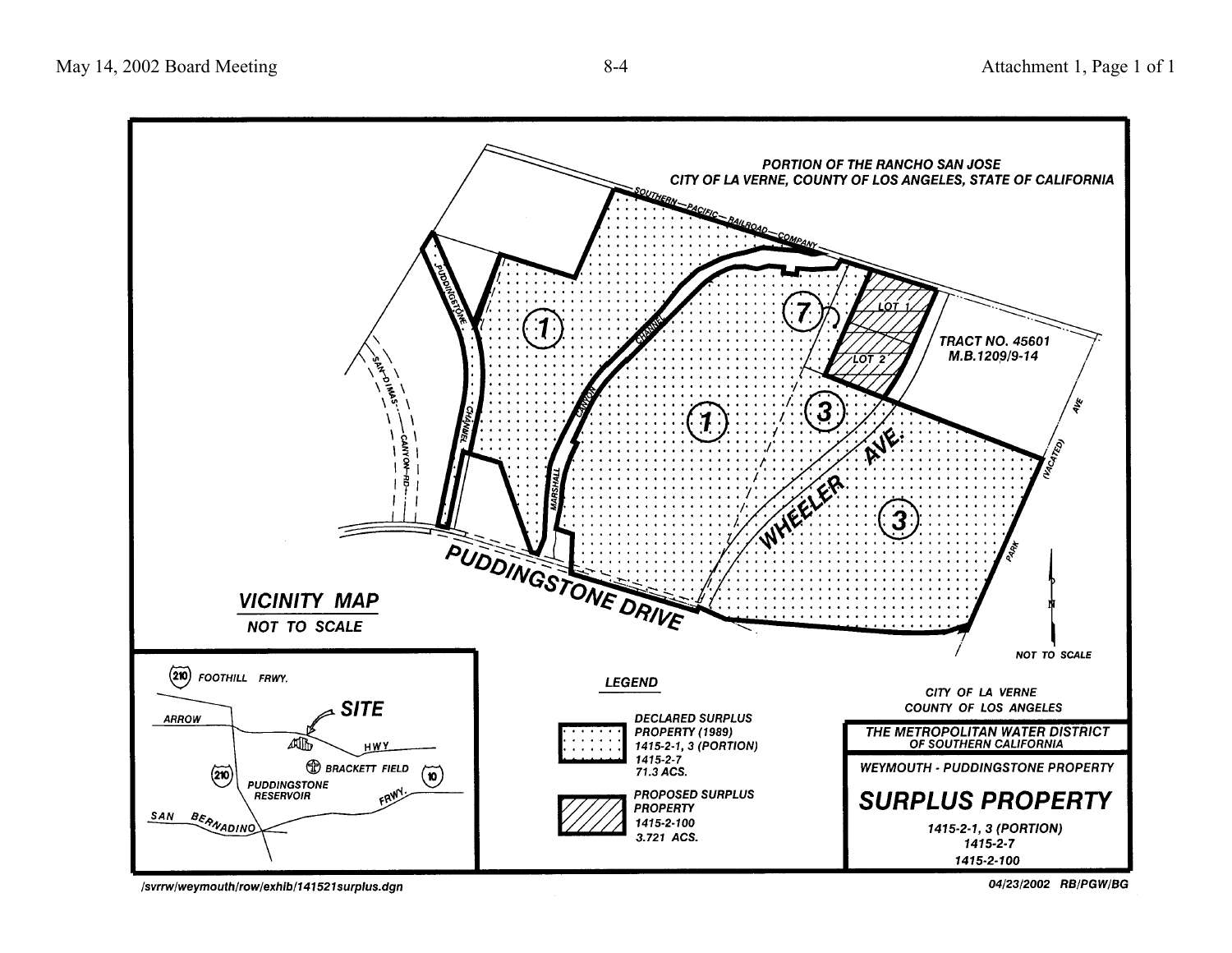### **Detailed Report**

The Metropolitan Water District of Southern California (Metropolitan) acquired the 3.721-acre site, comprised of two industrial-zoned ready-to-build parcels, in September 2000 in an even exchange with Mike Brown, et al., at a price of \$1,138,500. The site is located on Wheeler Avenue and includes approximately 565 feet of frontage. The site was acquired in exchange for the 17-acre raw, unentitled and land-locked "wedge" parcel, MWD Parcel No. 1415-2-1, which was part of 71 acres of land which had been declared surplus in March 1989 by Metropolitan's Land Committee. With the approval of the Board of Directors, Metropolitan entered into escrow to sell its original surplus land in 1989. The Board had reviewed the advertisement of Notice of Sale and status of marketing during its regular session of April 4, 1989. However, the escrow was cancelled due to buyer's failure to perform.

The Chief Executive Officer has determined, and the Corporate Resources and Water System Operations Groups have affirmed, that Parcel 1415-2-100 is surplus to the needs of Metropolitan and can be disposed of without adversely affecting Metropolitan's foreseeable operational requirements. The value of the 3.721-acre property is currently estimated at \$1,200,000. Surface drainage and subsurface mineral rights will be reserved for Metropolitan. In addition, a condition subsequent with a deed restriction will be created wherein the actual site development must be consistent with the purchaser's land utilization plans and specifications as approved by Metropolitan.

Metropolitanís fiscal year 2000/01 Capital Improvement Program does not specify any near- or far-term use of this property for water-related facilities. A Phase I Environmental Assessment of the site in September 2001 revealed no evidence of recognized environmental conditions other than possibility of former sludge basins being impacted by heavy metals. In 1989, the city of La Verne designated the property as part of a Special District under California Redevelopment Law. The La Verne Redevelopment Agency, a government entity, has indicated an interest in acquiring the surplus property. Metropolitan's Administrative Code § 8254 sets forth terms applicable to government entity purchases.

It is proposed to first offer the property for sale to government agencies pursuant to  $\S$  54222 of the Government Code and § 8241 of Metropolitan's Administrative Code. The minimum offer shall be the fair market value of the property as determined by an independent fee appraiser. If, after offering this property for sale to certain public agencies at the fair market value, no such offer is accepted, the property will be sold by using the services of real estate brokers pursuant to Administrative Code § 8245 or ß 8246, dependent upon the applicable disposition procedure. The offeror shall be required to execute an agreement to purchase as well as escrow instructions in a form approved by Metropolitan's General Counsel.

Upon acceptance of the offer for purchase, a 45-day escrow will be opened, and requisite funds and documentation on behalf of the buyer and Metropolitan will be therewith deposited. At the close of escrow, proceeds of the sale, together with the Promissory Note and Deed of Trust, if applicable, will be delivered to Metropolitan.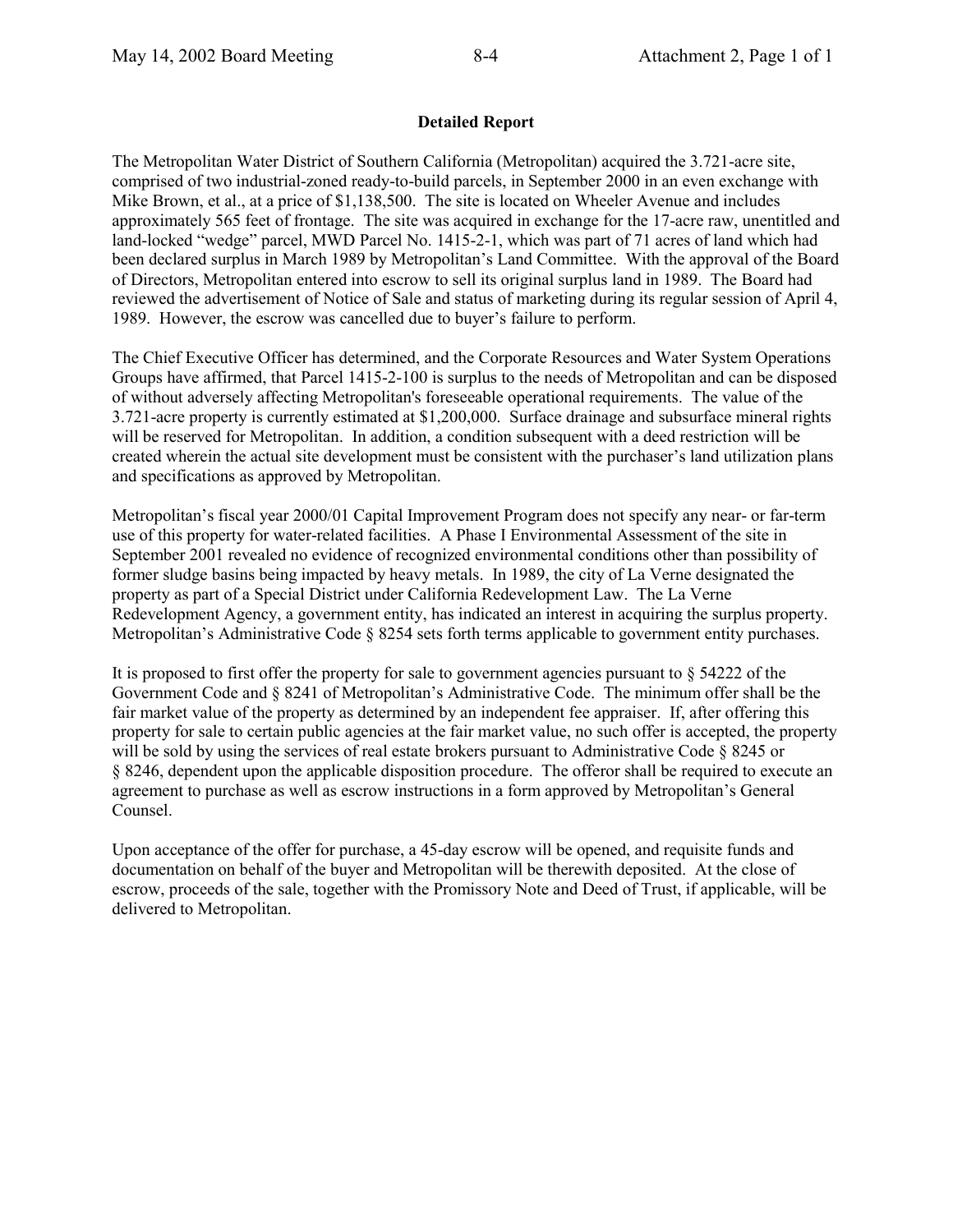# **Article 4**

# **DISPOSAL OF REAL PROPERTY**

Sec.

- 8240. Preliminary Requirements
- 8241. Authority for Chief Executive Officer to Sell or Lease Surplus Real Property; Restriction on District Directors and Employees
- 8242. Quitclaims (Old)
- 8243. Disposal of Unnecessary Improvements
- 8244. Auction by District Staff
- 8245. Open Listing
- 8246. Exclusive Listing
- 8247. Auction by Professional Auctioneers
- 8248. Required Deposit
- 8249. Terms
- 8250. Zoning
- 8251. Policy of Title Insurance
- 8252. Completion of Sale
- 8253. Forfeiture of Deposits
- 8254. Exceptions to Public Sale Requirements
- 8255. Reservation of Oil, Gas and Mineral Rights
- 8256. Retention of Oil and Mineral Rights
- 8257. Quarterly Reports
- 8258. Statement re Encumbering of Property

## **ß 8240. Preliminary Requirements.**

The Chief Executive Officer shall establish a procedure for the continuous review of real property owned by the District for the purpose of determining which of such property is surplus to the District's needs. When the Chief Executive Officer determines that property is surplus, the Chief Executive Officer shall notify the Engineering, Operations and Real Property Committee of that determination, unless the estimated value of the property is less than \$75,000.

(a) If the Engineering, Operations and Real Property Committee does not overrule such determination and the estimated value of the property is \$75,000 or more, the Chief Executive Officer shall:

(1) Notify the Engineering, Operations and Real Property Committee of the estimated value of the property and recommend the appropriate marketing procedure authorized by this Article 4;

(2) Cause the property to be appraised by one or more independent

appraisers.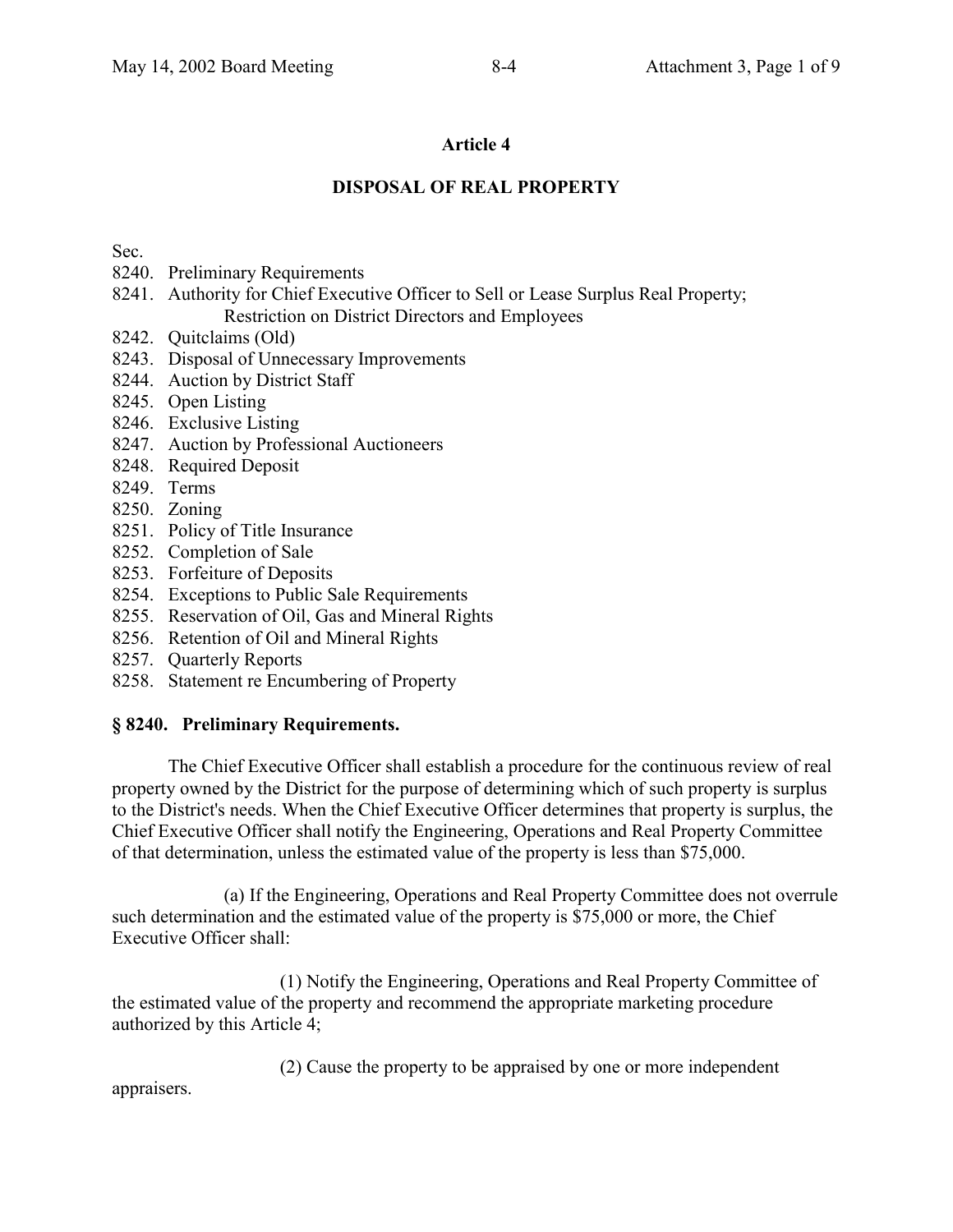(b) If the estimated value of the property is less than \$75,000, the Chief Executive Officer shall cause the property to be appraised by a member of the staff of the Chief Executive Officer or an independent appraiser, and disposed of as authorized by Article 4;

(c) The Chief Executive Officer shall comply with the California Environmental Quality Act and the legal requirements pertaining to the disposition of property in cities or counties which have a general plan. If upon such compliance, any official body objects to the proposed sale, the Board of Directors shall first expressly uphold or reject the objections. There being no objections, or the objections having been rejected, and the appraisal or appraisals having been completed, the Chief Executive Officer may then sell or lease the surplus property under the provisions of this Article 4.

Section 461.10.1 based on Res. 7647 - July 8, 1975. Section 461.10.1 repealed and Section 8240 adopted by M.I. 36464 - January 13, 1987, effective April 1, 1987; amended by M.I. 36758 - August 18, 1987; amended by M.I. 37311 - September 20, 1988; paragraph (a)(1) amended by M.I. 42193 - December 10, 1996; paragraphs (a), (a)(1), (b) and (c) amended by M. I.  $44582 -$ August 20, 2001.

## **ß 8241. Authority for Chief Executive Officer to Sell or Lease Surplus Real Property; Restriction on District Directors and Employees.**

If after offering the property for sale or lease to certain public agencies, as required by law, at the fair market value as determined by the Chief Executive Officer after review of any or all appraisals of the property, no such offer is accepted, the Chief Executive Officer may lease it, or sell it either by public auction or by using the services of real estate brokers or a professional auctioneer; provided, however, that District directors and employees, their spouses and dependent children may not purchase such property or lease it or represent in any manner a prospective lessee or purchaser of such property.

Section 461.10.1 based on Res. 7647 - July 8, 1975; amended by M.I. 32123 - January 10, 1978; amended by M.I. 33362 - August 19, 1980; amended by M.I. 33479 - November 18, 1980. Section 461.10.2 repealed and Section 8241 adopted by M.I. 36464 - January 13, 1987, effective April 1, 1987; amended by M.I. 36758 - August 18, 1987.

## **ß 8242. Quitclaims.**

(a) The Chief Executive Officer is authorized to quitclaim, in form approved by the General Counsel, any temporary easement or lease to which the District is a party and which has expired by its own terms.

(b) The Chief Executive Officer is authorized to quitclaim, in form approved by the General Counsel, any temporary easement or lease prior to its expiration

(1) Upon the recording of a Notice of Completion of the construction contract for which the easement or lease was acquired; or

(2) If no such notice has been recorded, then upon the release of the temporary easement area by the contractor in form approved by the General Counsel; provided, however,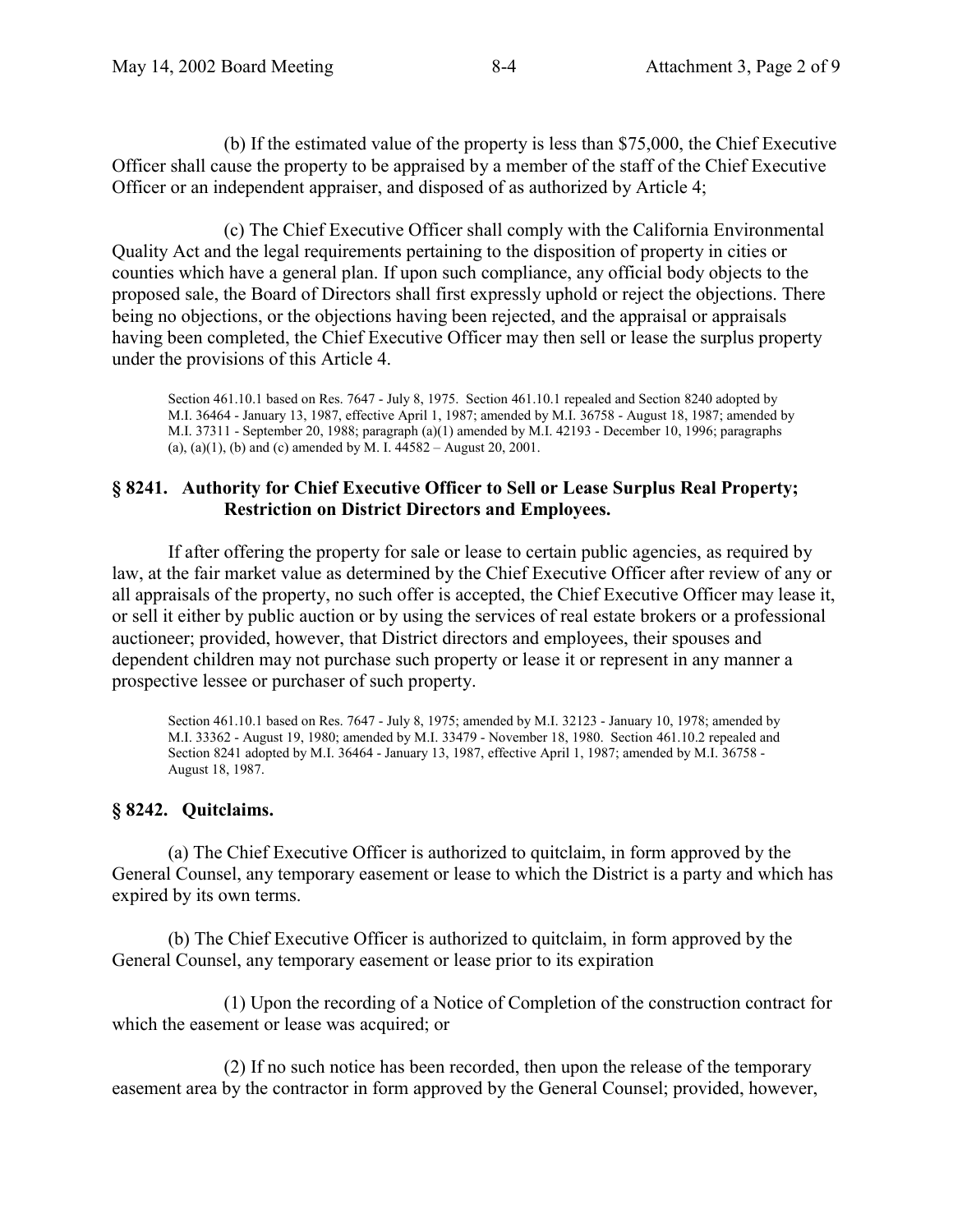that if a Notice of Completion has not been recorded, consideration shall be required in such amount as the Chief Executive Officer deems proper under the circumstances.

(c) The Chief Executive Officer is authorized to quitclaim, in form approved by the General Counsel, any easement for access to a District facility over adjoining lands at such times as the Chief Executive Officer may determine that adequate access thereto from a dedicated public street is available.

(d) Notwithstanding any other provisions of the Article 3, the Chief Executive Officer is authorized to quitclaim to the United States of America, in form approved by the General Counsel, any property acquired by the District under and pursuant to the Act of Congress approved June 18, 1931 (43 Stats. 324), when the Chief Executive Officer determines that the property is no longer required for the District's needs.

Paragraphs (a) and (b) [formerly Sections 461.2.1 through 461.2.2] based on Res. 7499 - May 8, 1973; paragraphs (c) [formerly Section 461.2.3] based on Res. 7626 - February 11, 1975. Section 461.2 repealed and Section 8242 adopted by M.I. 36464 - January 13, 1987, effective April 1, 1987; paragraph (d) added by M.I. 36758 - August 18, 1987.

## **ß 8243. Disposal of Unnecessary Improvements.**

(a) The Chief Executive Officer is authorized to dispose of, in the manner the Chief Executive Officer deems to be in the best interest of the District, any improvements that must be removed to make land acquired for District operations suitable for District use.

(b) The Chief Executive Officer shall report quarterly to the Engineering, Operations and Real Property Committee the details of any transactions during the preceding quarter in which an improvement was disposed of in such a manner as to make the improvement available for subsequent use by a party other than the District.

Section 461.6 based on Res. 6748 - November 9, 1965. Section 461.6 repealed and Section 8243 adopted by M.I. 36464 - January 13, 1987, effective April 1, 1987; paragraph (b) amended by M.I. 42193 - December 10, 1996; paragraphs (a) and (b) amended by M. I.  $44582 -$  August 20, 2001.

## **ß 8244. Auction by District Staff.**

(a) If the Chief Executive Officer elects to sell the property by public auction, the Chief Executive Officer shall do so at such time and place as the Chief Executive Officer may fix, with or without sealed bids having been first submitted.

(b) Whenever the Chief Executive Officer determines that the sale shall be at public auction without sealed bids having been first submitted, no bid at the auction shall be considered unless the bidder shall, prior to the holding of the auction, deposit with the person designated by the Chief Executive Officer to conduct such sale the percentage indicated in Section 8248 of the amount specified in the Notice of Sale as the minimum bid, in cash, cashier's check or check certified by a responsible bank, as a guarantee that the person making the bid will purchase the property under the terms specified in the Notice of Sale. The property shall be sold to the highest responsible bidder and the deposits of all other bidders returned forthwith.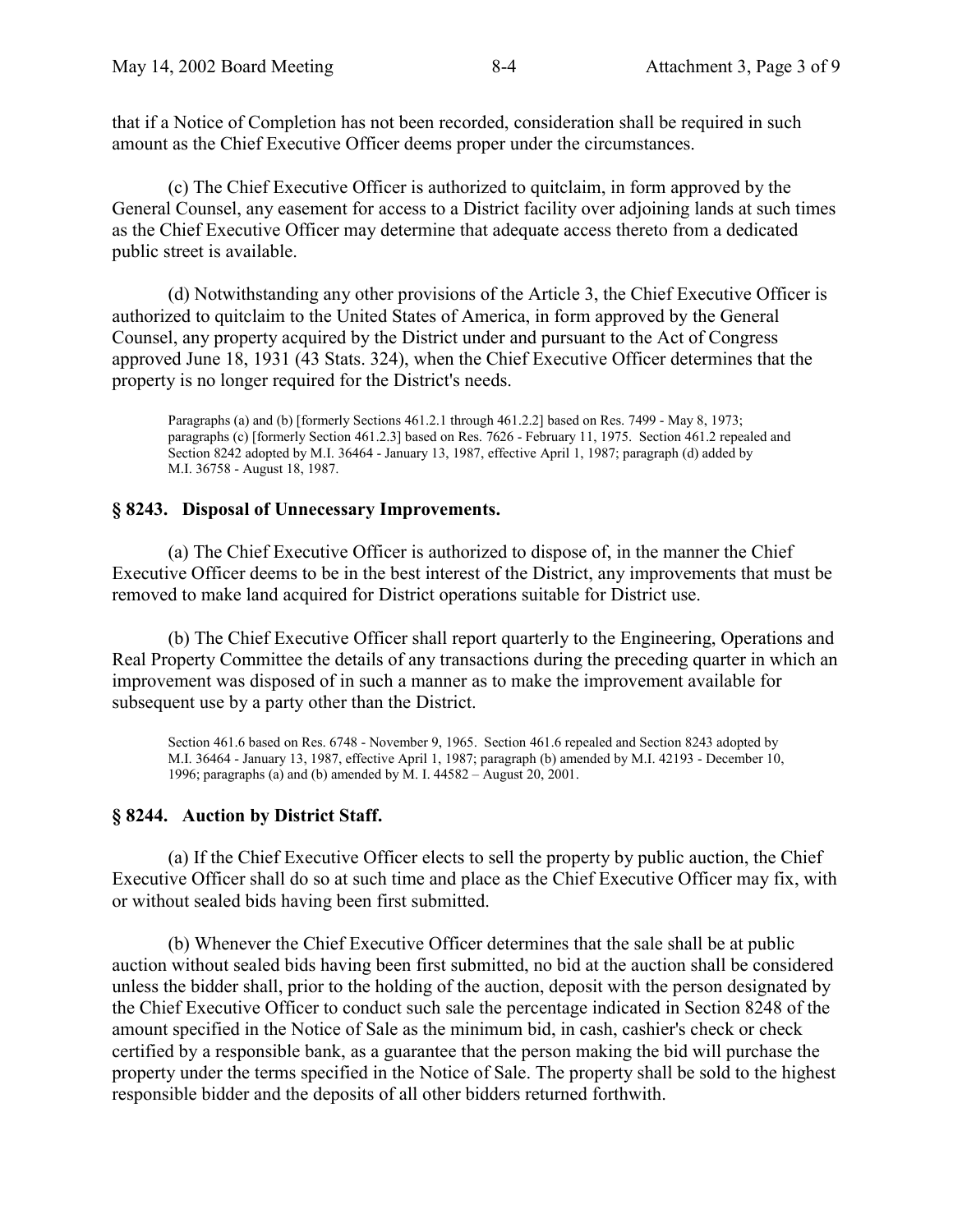(c) Whenever the Chief Executive Officer determines that the sale shall be by sealed bids, all bids shall be filed in the office of the Right of Way and Land Program Manager, at or before the time specified in the Notice of Sale, shall be on forms approved by the General Counsel, and shall be accompanied by a cash deposit, cashier's check or check certified by a responsible bank in an amount of not less than the percentage indicated in Section 8248 of the amount specified in the Notice of Sale as the minimum bid, as a guarantee that the person making the bid will purchase the property upon the terms and conditions specified in the Notice of Sale. The Right of Way and Land Program Manager, shall, at the time and place specified in the Notice of Sale, open the bids. Thereafter, there shall be a public auction at a time and place specified in the Notice of Sale, and any person shall be eligible to bid at the auction; provided, however, that any oral bid shall be ignored unless it exceeds by at least 5 percent the highest sealed bid made by a responsible person. No oral bid at such sale not preceded by a sealed bid from the same party shall be considered unless accompanied by a cash deposit, cashier's check or check certified by a responsible bank in an amount of not less than the percentage indicated in Section 8248 of the amount specified in the Notice of Sale as the minimum bid, as a guarantee that the person making the bid will purchase the property upon the terms and conditions specified in the Notice of Sale. If no oral bid is made at the public auction, or if such oral bid is not in accordance with the provisions hereof, the property shall be ordered sold to the highest responsible sealed bidder.

(d) A real estate commission shall be paid in connection with a sale at public auction on the following basis:

(1) The real estate commission shall not exceed the prevailing rate in the area where the property is located and it shall be stated in the bid for which a claim for the payment of a commission is made that it is subject to the same.

(2) The commission shall be distributed in this manner:

(i) When at a public auction, without sealed bids, the highest bid was procured by a licensed real estate broker, the commission shall be paid to the broker.

(ii) When at a public auction following submission of sealed bids, the successful bid is the highest sealed bid, and it was procured by a licensed real estate broker, the commission shall be paid to that broker.

(iii) When at a public auction following the submission of sealed bids, the successful bid was procured by a licensed real estate broker, but the highest sealed bid was not obtained by such a broker, the commission shall be paid to the broker.

(iv) When at a public auction following the submission of sealed bids, the highest sealed bid was procured by a licensed real estate broker, but the successful bid was procured by a different licensed real estate broker, the commission shall be divided equally between the brokers.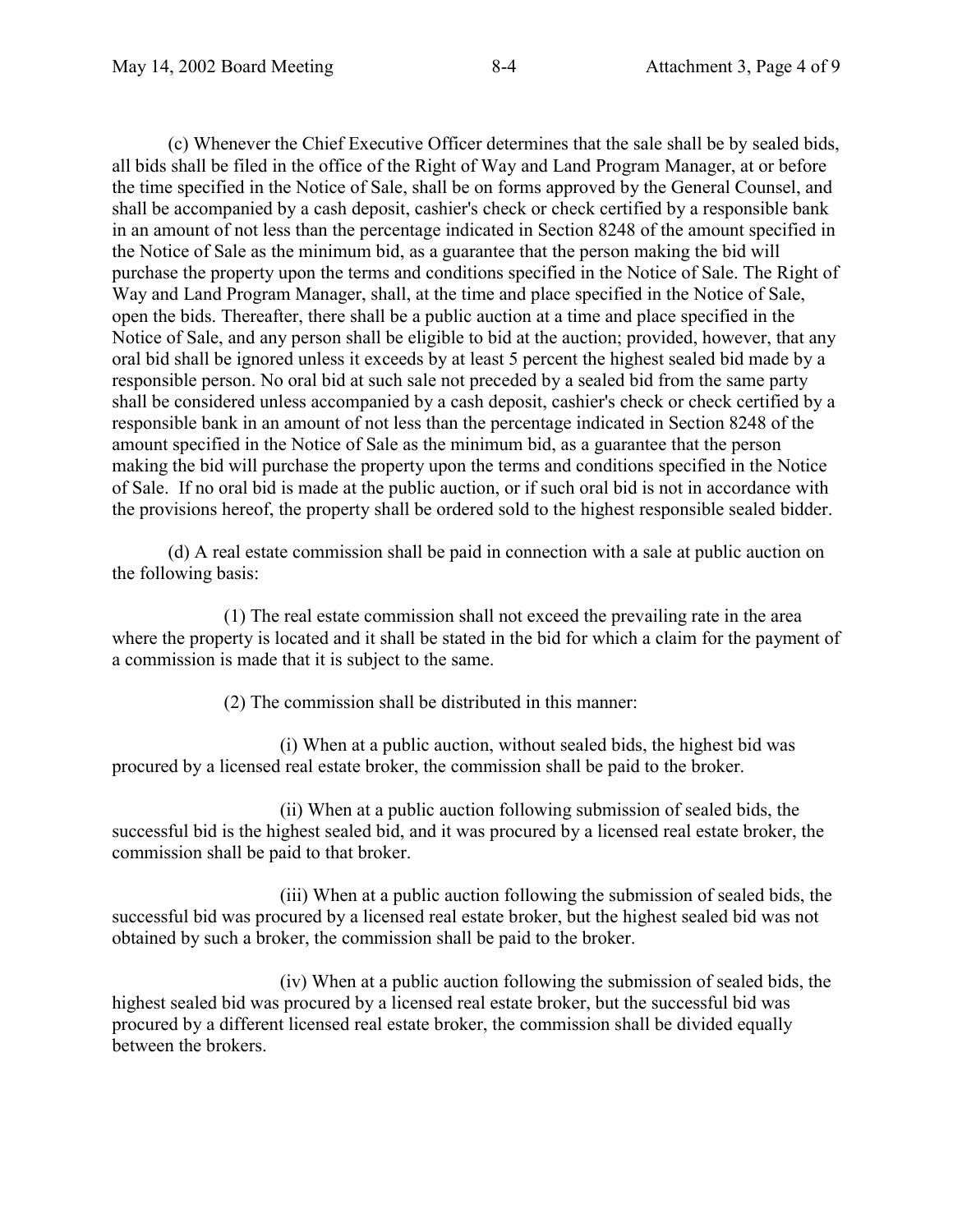(v) When at a public auction following the submission of sealed bids, the highest sealed bid was procured by a licensed real estate broker, but the successful bid was not subject to a commission, one-half of the commission based upon the amount of the successful bid shall be paid to the broker.

(3) In determining which is the highest bid, there shall not be subtracted therefrom the commission, if any, which the bid provides shall be paid to a licensed real estate broker.

(e) The Chief Executive Officer shall cause a Notice of Sale to be posted on the property in at least one conspicuous place. It shall specify the minimum bid which will be accepted for the property, which shall not be less than 90 percent of the lowest appraisal and shall state the terms of the sale which shall be in conformity with this Article 4. The Chief Executive Officer shall cause one or more advertisements of the sale to be placed in a newspaper, or newspapers, so as to give reasonable notice of the sale.

Section 461.10.3 based on Res. 7647 - July 8, 1975. Section 461.10.3 repealed and Section 8244 adopted by M.I. 36464 - January 13, 1987, effective April 1, 1987; paragraph (c) amended by M.I. 40872 - June 14, 1994.

### **ß 8245. Open Listing.**

If the Chief Executive Officer elects to sell the property by using the services of licensed real estate brokers, the Chief Executive Officer shall do so by offering it for sale by advertising in a newspaper or newspapers that the property is being offered for sale with courtesy to brokers, and by notifying real estate boards in the area in which the property is located that the property is being offered for sale with courtesy to licensed brokers. The initial offer for sale shall be for no less than the highest appraised valuation of the property. The Chief Executive Officer is authorized to sell the property for the highest price obtainable; provided, however, that such price shall be no lower than the lowest appraisal without the approval of the Engineering, Operations and Real Property Committee and no lower than 90 percent of the lowest appraisal without the approval of the Board. The Chief Executive Officer is authorized to pay to the broker who procures the accepted offer, a commission not to exceed the prevailing rate in the area in which the property is located.

Section 461.10.4 based on Res. 7647 - July 8, 1975. Section 461.10.4 repealed and Section 8245 adopted by M.I. 36464 - January 13, 1987, effective April 1, 1987; amended by M.I. 42193 - December 10, 1996; amended by M. I.  $44582 -$  August 20, 2001.

### **ß 8246. Exclusive Listing.**

The Chief Executive Officer may with the approval of the Engineering, Operations and Real Property Committee give an exclusive listing to an individual licensed broker; provided, however, that the property shall not be sold for less than the lowest appraisal without the approval of the Engineering, Operations and Real Property Committee and for no less than 90 percent of the lowest appraisal without the approval of the Board. In such case, the Chief Executive Officer is authorized to pay a commission, upon consummation of the sale, not to exceed the prevailing rate in the area in which the property is located.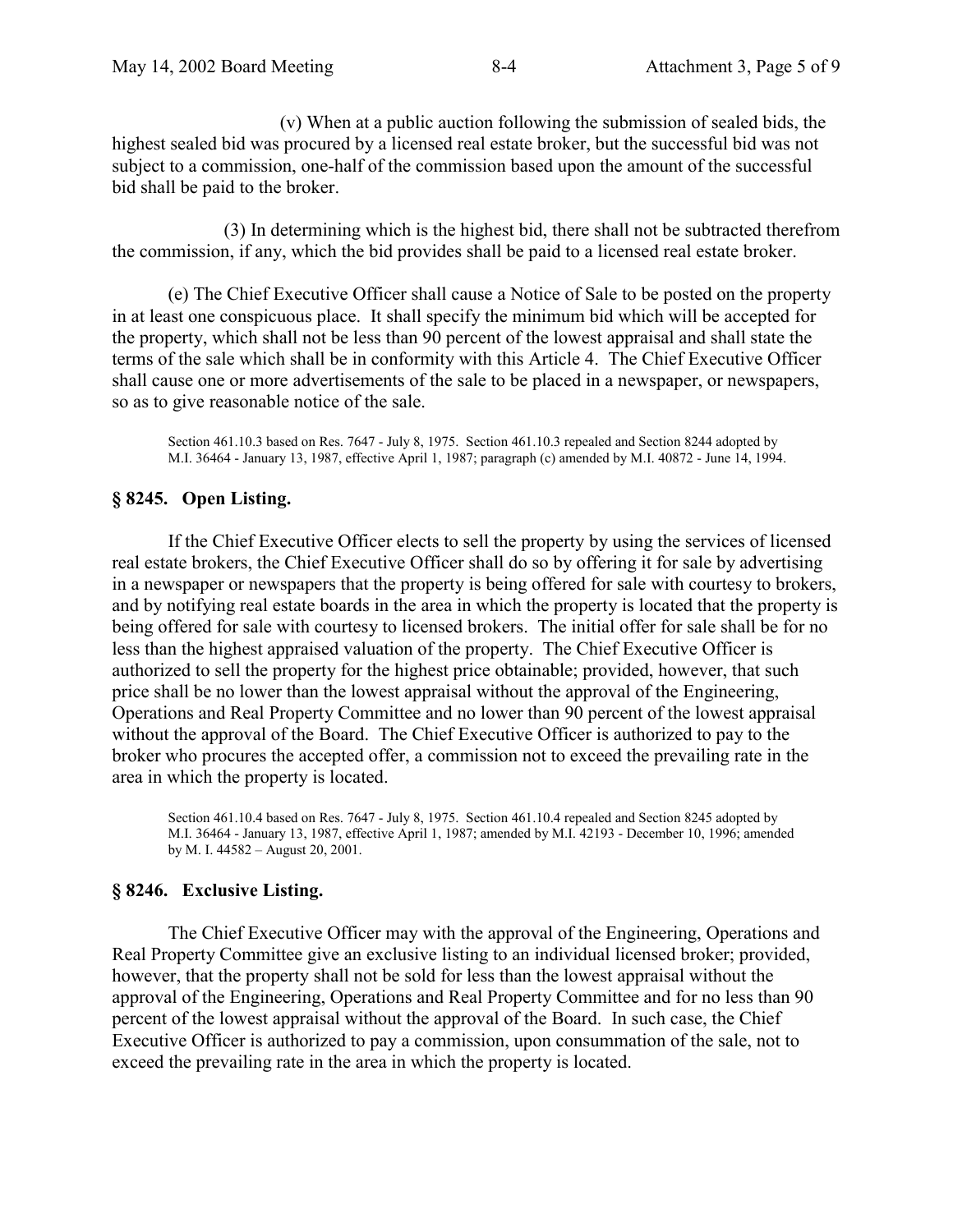Section 461.10.5 based on Res. 7647 - July 8, 1975. Section 461.10.5 repealed and Section 8246 adopted by M.I. 36464 - January 13, 1987, effective April 1, 1987; amended by M.I. 42193 - December 10, 1996; aended by M. I. 44582 – August 20, 2001.

### **ß 8247. Auction by Professional Auctioneers.**

The Chief Executive Officer may sell the property by using the services of a professional auctioneer and may in connection therewith pay the reasonable expense of advertising the auction, and agree to pay a commission to the auctioneer not in excess of the prevailing rate in the area upon the consummation of the sale. Any such sale shall be subject to the approval of the Board of Directors.

Section 461.10.6 based on Res. 7647 - July 8, 1975. Section 461.10.6 repealed and Section 8247 adopted by M.I. 36464 - January 13, 1987, effective April 1, 1987.

### **ß 8248. Required Deposit.**

No bid offer made pursuant to Sections 8244, 8245, and 8246 above shall be considered unless the bidder or offeror shall at the time the bid or offer is made, deposit with the person designated by the Chief Executive Officer the percentage indicated below of the specified amount in cash, cashier's check or check certified by a responsible bank as a guarantee that the bidder or offeror will purchase the property for the bid or offered price.

Specified Amount Deposit

| To \$500              | Full amount of bid or offer           |
|-----------------------|---------------------------------------|
| \$501 to \$10,000     | $$500 + 10\%$ of minimum bid or offer |
| \$10,001 to \$50,000  | $$1,500 + 5\%$ over \$10,000          |
| \$50,001 to \$100,000 | $$3,000 + 3\%$ over \$50,000          |
| \$100,001 and above   | $$4,500 + 2\%$ over \$100,000         |
|                       |                                       |

Section 461.10.7 based on Res. 7647 - July 8, 1975. Section 461.10.7 repealed and Section 8248 adopted by M.I. 36464 - January 13, 1987, effective April 1, 1987.

#### **ß 8249. Terms.**

Any sale shall be for cash or on the following minimum terms:

20 percent down payment with balance amortized over 10 years at an interest rate equal to the prevailing rate charged by financial institutions in the area in which the property is located, and to be secured by a deed of trust on the property sold. No prepayment penalty shall be required.

Section 461.10.8 based on Res. 7647 - July 8, 1975. Section 461.10.8 repealed and Section 8249 adopted by M.I. 36464 - January 13, 1987, effective April 1, 1987.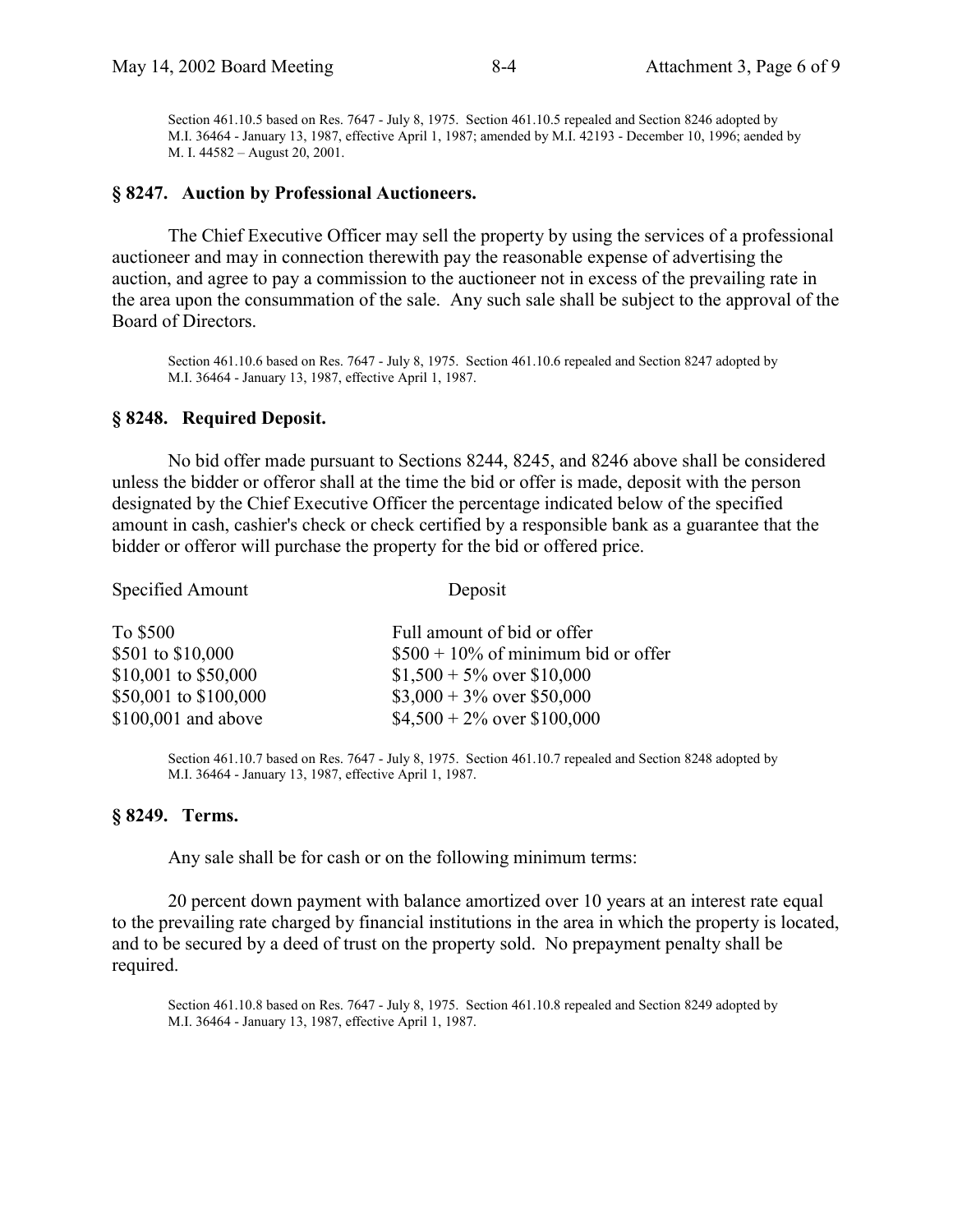## **ß 8250. Zoning.**

Where the property was appraised on the basis of a different zoning on the property than the existing zoning, the sale may be made contingent upon the bidder or offeror's obtaining a rezoning of the property within a reasonable time to be determined by the Chief Executive Officer.

Section 461.10.9 based on Res. 7647 - July 8, 1975. Section 461.10.9 repealed and Section 8250 adopted by M.I. 36464 - January 13, 1987, effective April 1, 1987.

## **ß 8251. Policy of Title Insurance.**

The Chief Executive Officer may furnish the successful bidder or offeror with a policy of title insurance, if possible, and open an escrow to complete the sale, paying the usual seller's charges in connection therewith; provided, however, that if it subsequently develops that the title company is unwilling to issue a policy insuring title to the bidder or offeror in the manner indicated by the Chief Executive Officer prior to the sale, the Chief Executive Officer shall not be required to furnish such a policy and the bidder may cancel the sale; whereupon money previously deposited shall be refunded promptly and there shall be no further obligation on the part of either the bidder or the Chief Executive Officer in connection with the sale; provided, further, that if under such circumstances the bidder or offeror elects not to cancel the transaction, the Chief Executive Officer shall furnish such title insurance as the title company will then issue, and shall be released from liability on any representation relating to title theretofore made and not covered by the title insurance policy.

Section 461.10.10 based on Res. 7647 - July 8, 1975. Section 461.10.10 repealed and Section 8251 adopted by M.I. 36464 - January 13, 1987, effective April 1, 1987.

## **ß 8252. Completion of Sale.**

Execution and Delivery of Deed -- The Chief Executive Officer shall apply the deposit made by the successful bidder, or offeror, on the purchase price or down payment if the sale is on terms, and, upon completion of the sale either directly or through an escrow, the Chief Executive Officer is authorized to execute and deliver on behalf of the District a grant deed conveying the property to such bidder or offeror. In the case of a sale for cash (1) without an escrow, the successful bidder or offeror must pay the balance of the purchase price to the Chief Executive Officer within thirty days after the auction or acceptance of the offer or (2) with an escrow, upon the closing thereof; provided, however, that the Chief Executive Officer may give the successful bidder or offeror extensions of time in which to make the payment.

Section 461.10.11 based on Res. 7647 - July 8, 1975. Section 461.10.11 repealed and Section 8252 adopted by M.I. 36464 - January 13, 1987, effective April 1, 1987.

## **ß 8253. Forfeiture of Deposits.**

Any deposit made by a successful bidder or offeror shall be retained by the District as liquidated damages if the bidder or offeror shall fail to complete the purchase in accordance with the terms and conditions of the Notice of Sale or offer. If there is such failure, a licensed real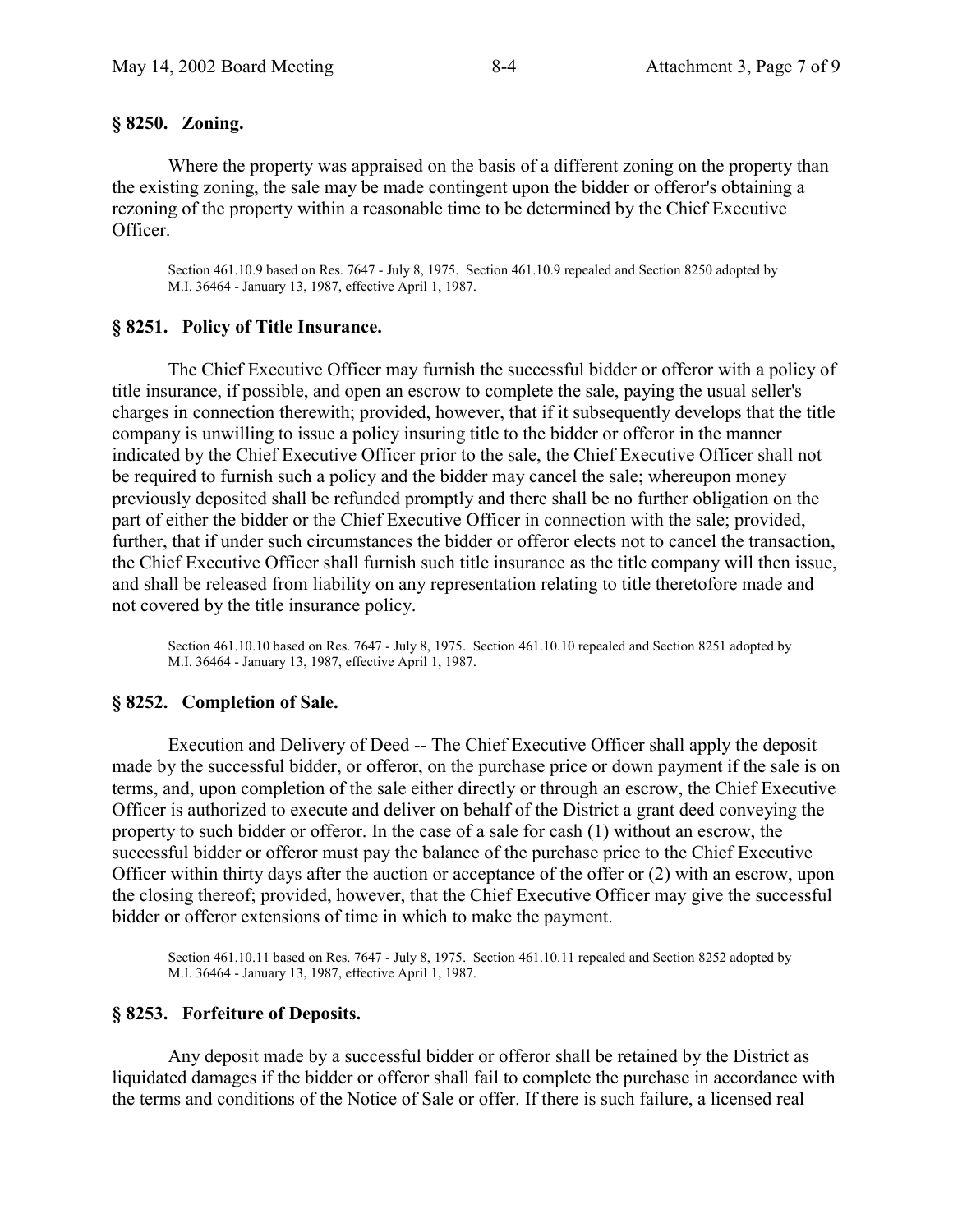estate broker, otherwise entitled to a commission under the provisions of this Article 4 shall be paid as a commission, an amount not to exceed one-half of the deposit so retained after deducting title and escrow expenses, if any; but in no event shall it exceed the commission which the broker would have received in the absence of such failure. If the successful bidder or offeror does not complete the sale as required by this Article 3 the property may be sold to the next highest bidder or offeror who wishes to buy.

Section 461.10.12 based on Res. 7647 - July 8, 1975. Section 461.10.12 repealed and Section 8253 adopted by M.I. 36464 - January 13, 1987, effective April 1, 1987.

### **ß 8254. Exceptions to Public Sale Requirements.**

The requirements of Sections 8241 and 8244 above do not apply in the case of:

(a) A sale of real property or interest therein to the United States, the State, the County or any city, school district, flood control, or other special district within the State; any such sale shall be for the fair market value as determined by the Chief Executive Officer after review of any or all appraisals of the property.

(b) A sale of real property having an estimated value of \$2,500 or less.

(c) A sale to an adjoining property owner when the Chief Executive Offic er determines that the particular parcel is probably incapable of being developed independently.

(d) With respect to sales under Sections 8254(b) and 8254(c), the Chief Executive Officer shall make a determination of the reasonable amount for which the property shall be sold.

Section 461.10.13 based on Res. 7647 - July 8, 1975; paragraphs (a) and (b) [formerly Sections 461.10.13.1 and 461.10.13.2] amended by M.I. 33479 - November 18, 1980]. Section 461.10.13 repealed and Section 8254 adopted by M.I. 36464 - January 13, 1987, effective April 1, 1987.

## **ß 8255. Reservation of Oil, Gas and Mineral Rights.**

The right to extract all oil, gas hydrocarbons or other minerals without the right of surface entry for the development thereof, shall be reserved in the sale of any real property under the provisions of this Article 4 provided, however, that there shall be no such extraction within 500 feet of the surface.

Section 461.10.14 based on Res. 7647 - July 8, 1975. Section 461.10.14 repealed and Section 8255 adopted by M.I. 36464 - January 13, 1987, effective April 1, 1987; amended by M. I. 44582 - August 20, 2001.

### **ß 8256. Retention of Oil and Mineral Rights.**

It shall be the general policy that oil and mineral rights shall be retained on all property sold by the District.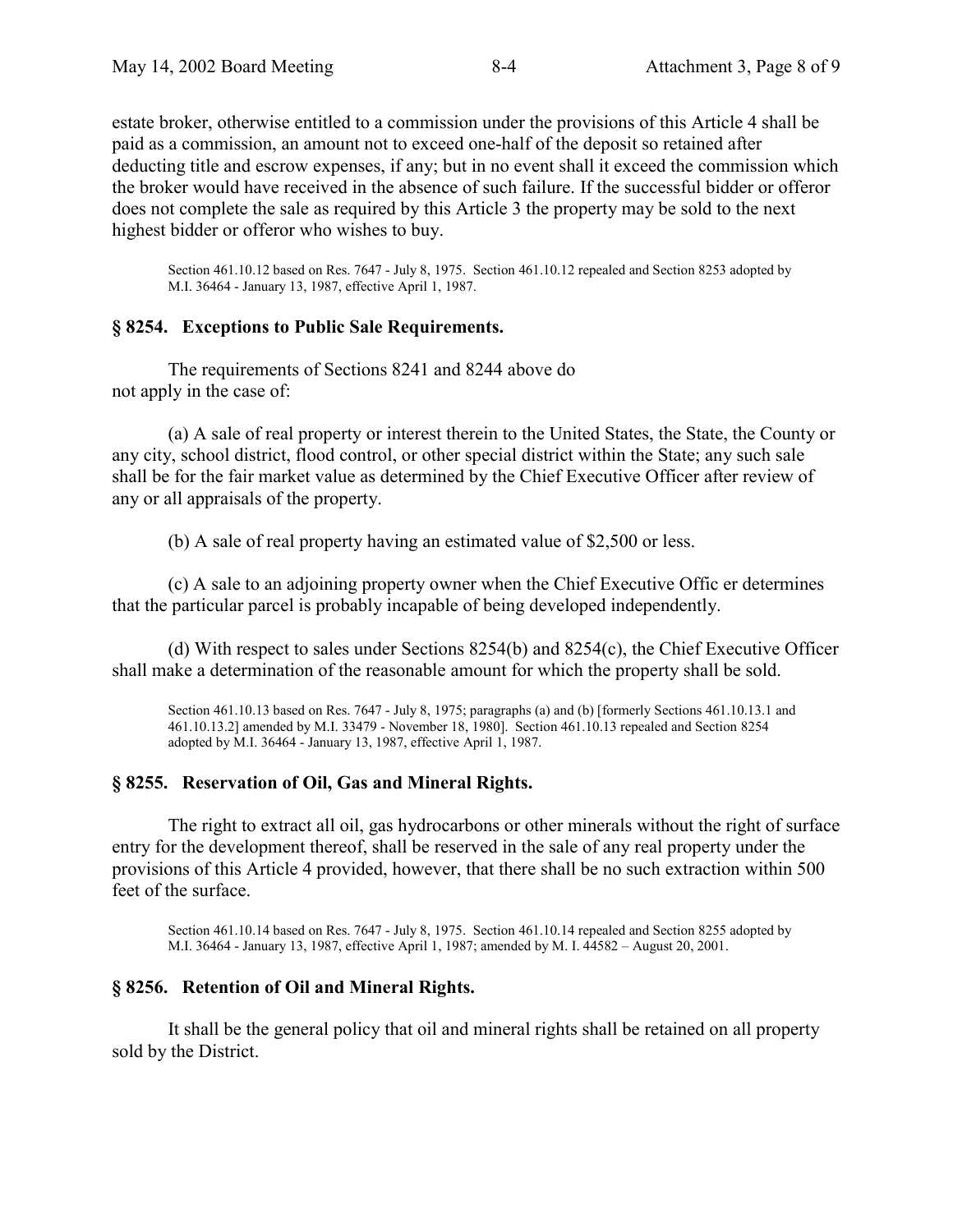Section 461.16 - M.I. 21432 - May 23, 1961; renumbered Section 461.17 by M.I. 32690 - April 10, 1979; renumbered Section 461.15 - June 3, 1985. Section 461.15 repealed and Section 8256 adopted by M.I. 36464 - January 13, 1987, effective April 1, 1987.

#### **ß 8257. Quarterly Reports.**

The Chief Executive Officer shall report to the Engineering, Operations and Real Property Committee quarterly on the property sold pursuant herewith.

Section 461.10.15 based on Res. 7647 - July 8, 1975. Section 461.10.15 repealed and Section 8257 adopted by M.I. 36464 - January 13, 1987, effective April 1, 1987; amended by M.I. 42193 - December 10, 1996; amended by M. I.  $44582 -$  August 20, 2001.

#### **ß 8258. Statement re Encumbering of Property.**

The Chief Executive Officer shall incorporate in letter of recommendation involving the disposal or the encumbering of property or rights of the District a statement declaring that the property or rights will not be required by the District nor adversely affect its operations.

Section 461.13 - M.I. 11000 - January 24, 1947; renumbered Section 461.14 by M.I. 32690 - April 10, 1979. Section 461.14 repealed and Section 8258 adopted by M.I. 36464 - January 13, 1987, effective April 1, 1987.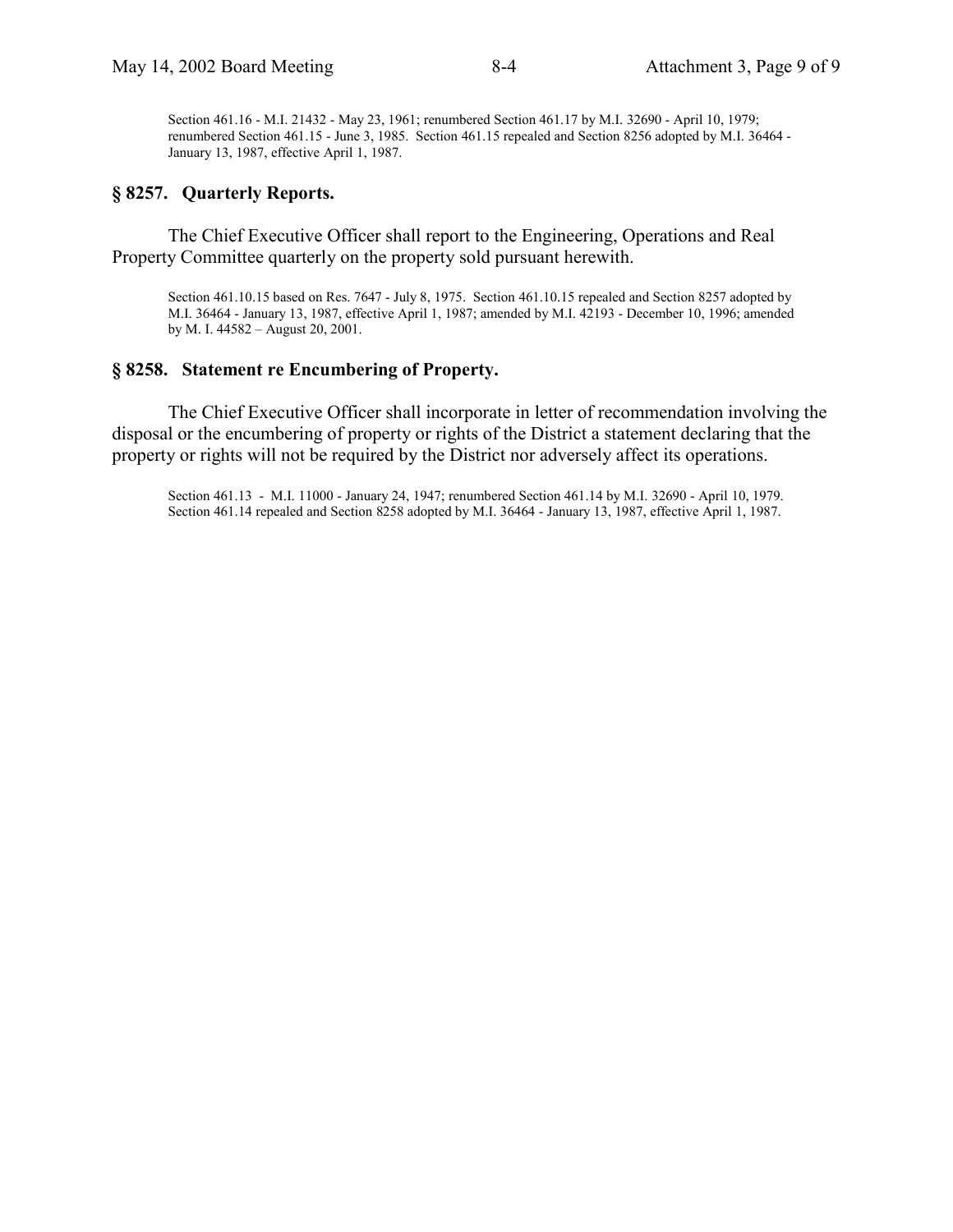## CALIFORNIA GOVERNMENT CODE ß 54220 through ß 54227

**54220**. The Legislature reaffirms its declaration that housing is of vital statewide importance to the health, safety, and welfare of the residents of this state and that provision of a decent home and a suitable living environment for every Californian is a priority of the highest order. The Legislature further declares that there is a shortage of sites available for housing for persons and families of low and moderate income and that surplus government land, prior to disposition, should be made available for that purpose. The Legislature reaffirms its belief that there is an identifiable deficiency in the amount of land available for recreational purposes and that surplus land, prior to disposition, should be made available for park and recreation purposes or for openspace purposes. This article shall not apply to surplus residential property as defined in Section 54236.

**54221**. (a) As used in this article, the term "local agency" means every city, whether organized under general law or by charter, county, city and county, and district, including school districts of any kind or class, empowered to acquire and hold real property. (b) As used in this article, the term "surplus land" means land owned by any agency of the state, or any local agency, that is determined to be no longer necessary for the agency's use, except property being held by the agency for the purpose of exchange. (c) As used in this article, the term "open-space purposes" means the use of land for public recreation, enjoyment of scenic beauty, or conservation or use of natural resources. (d) As used in this article, the term "persons and families of low or moderate income" means the same as provided under Section 50093 of the Health and Safety Code. (e) As used in this article, the term "exempt surplus land" means either of the following: (1) Surplus land which is transferred pursuant to Section 25539.4. (2) Surplus land which is (A) less than 5,000 square feet in area, (B) less than the minimum legal residential building lot size for the jurisdiction in which the parcel is located, or 5,000 square feet in area, whichever is less, or (C) has no record access and is less than 10,000 square feet in area; and is not contiguous to land owned by a state or local agency which is used for park, recreational, open-space, or low- and moderate-income housing purposes and is not located within an enterprise zone pursuant to Section 7073 nor a designated program area as defined in Section 7082. If the surplus land is not sold to an owner of contiguous land, it is not considered exempt surplus land and is subject to the provisions of this article. (f) Notwithstanding subdivision (e), the following properties are not considered exempt surplus land and are subject to the provisions of this article: (1) Lands within the coastal zone. (2) Lands within 1,000 yards of a historical unit of the State Parks System. (3) Lands within 1,000 yards of any property that has been listed on, or determined by the State Office of Historic Preservation to be eligible for, the National Register of Historic Places. (4) Lands within the Lake Tahoe region as defined in Section 66905.5.

**54222**. Any agency of the state and any local agency disposing of surplus land shall, prior to disposing of that property, send a written offer to sell or lease the property as follows: (a) A written offer to sell or lease for the purpose of developing low-and moderate-income housing shall be sent to any local public entity as defined in Section 50079 of the Health and Safety Code, within whose jurisdiction the surplus land is located. Housing sponsors, as defined by Section 50074 of the Health and Safety Code, shall, upon written request, be sent a written offer to sell or lease surplus land for the purpose of developing low- and moderate-income housing. All notices shall be sent by first-class mail and shall include the location and a description of the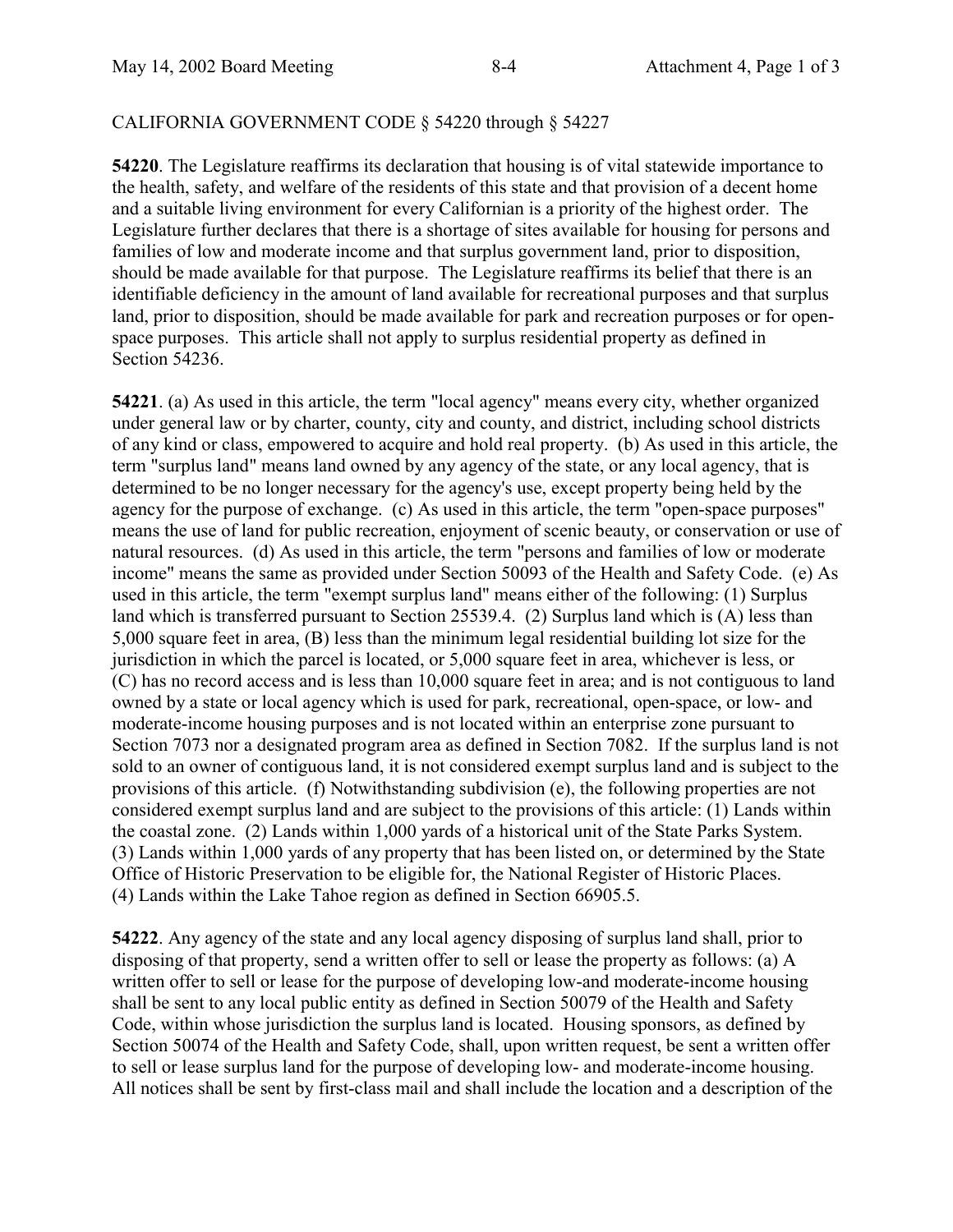property. With respect to any offer to purchase or lease pursuant to this subdivision, priority shall be given to development of the land to provide affordable housing for lower income elderly or disabled persons or households, and other lower income households. (b) A written offer to sell or lease for park and recreational purposes or open-space purposes shall be sent: (1) To any park or recreation department of any city within which the land may be situated. (2) To any park or recreation department of the county within which the land is situated. (3) To any regional park authority having jurisdiction within the area in which the land is situated. (4) To the State Resources Agency or any agency which may succeed to its powers. (c) A written offer to sell or lease land suitable for school facilities construction or use by a school district for open-space purposes shall be sent to any school district in whose jurisdiction the land is located. (d) A written offer to sell or lease for enterprise zone purposes any surplus property in an area designated as an enterprise zone pursuant to Section 7073 shall be sent to the nonprofit neighborhood enterprise association corporation in that zone. (e) A written offer to sell or lease any surplus property in a designated program area, as defined in subdivision (i) of Section 7082, shall be sent to the program area agent. (f) The entity or association desiring to purchase or lease the surplus land for low- and moderate-income housing purposes, or for park or recreation purposes, or for open-space purposes, or for public school purposes, or for enterprise zone purposes, shall notify in writing the disposing agency of its intent to purchase or lease the land within 60 days after receipt of the agency's notification of intent to sell the land. Section **54222**.3. Section **54222** shall not apply to the disposal of exempt surplus land as defined in Section **54221** by an agency of the state or any local agency.

**54223**. After the disposing agency has received notice from the entity desiring to purchase or lease the land, the disposing agency and the entity shall enter into good faith negotiations to determine a mutually satisfactory sales price or lease terms. If the price or terms cannot be agreed upon after a good faith negotiation period of not less than 60 days, the land may be disposed of without further regard to this article.

**54224**. Nothing in this article shall preclude a local agency, housing authority, or redevelopment agency which purchases land from a disposing agency pursuant to this article from reconveying the land to a nonprofit or for-profit housing developer for development of low- and moderateincome housing as authorized under other provisions of law.

**54225**. Any public agency selling surplus land to an entity described in Section **54222** for park or recreation purposes, for open-space purposes, for school purposes, or for low- and moderateincome housing purposes may provide for a payment period of up to 20 years in any contract of sale or sale by trust deed of such land.

**54226**. Nothing in this article shall be interpreted to limit the power of any agency of the state or any local agency to sell or lease surplus land at fair market value or at less than fair market value, and nothing in this article shall be interpreted to empower any agency of the state or any local agency to sell or lease surplus land at less than fair market value. No provision of this article shall be applied when it conflicts with any other provision of statutory law.

**54227**. In the event that the state or any local agency disposing of surplus land receives offers for the purchase or lease of such land from more than one of the entities to which notice and an